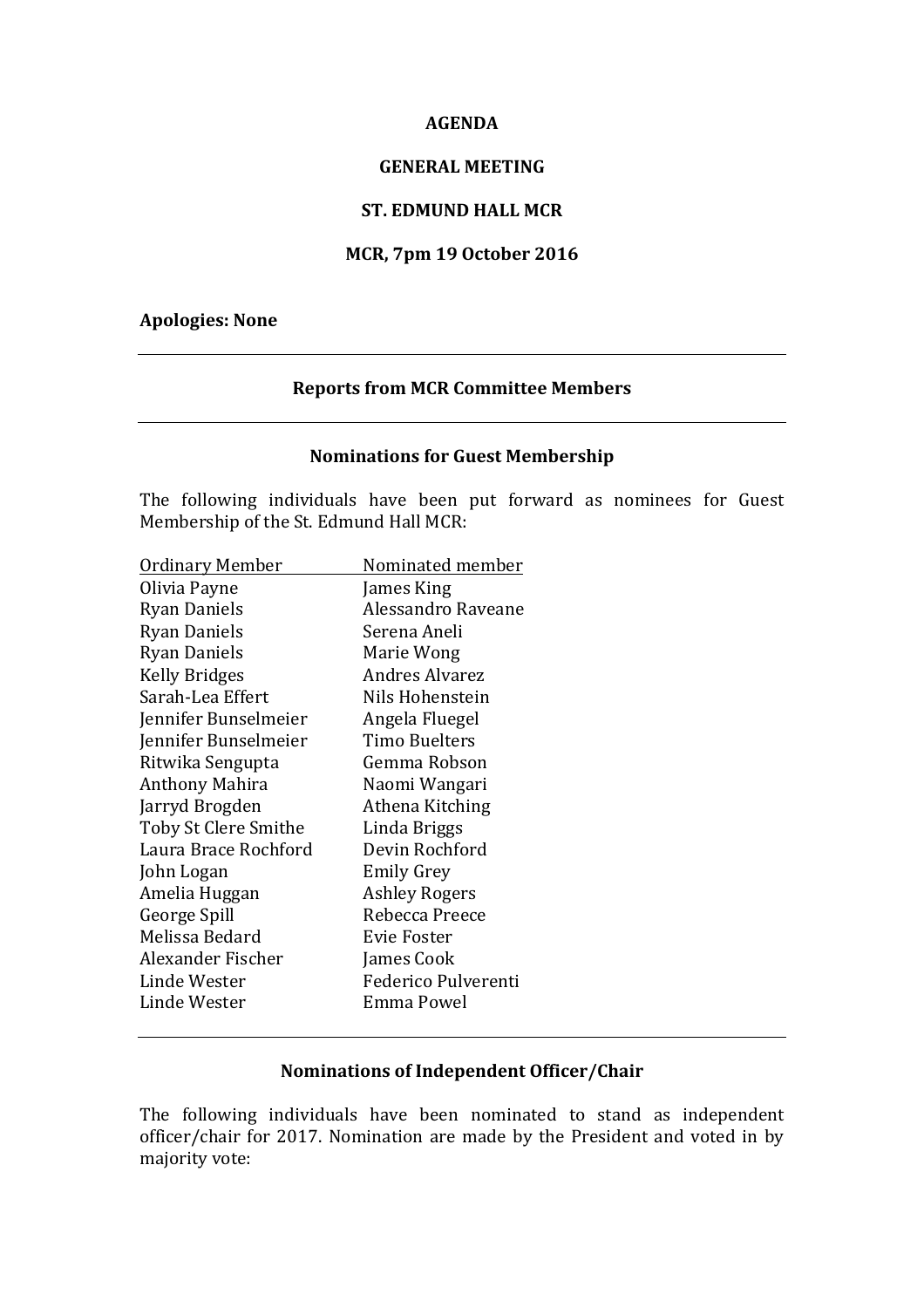## **Motion to amend the MCR constitution**

Brought forward by: MCR committee Presented by: Linde Wester

The motion has been brought forward to amend the constitution of the MCR to reflect two minor changes:

To extended job description of Academic rep to include : Addition of the point "Academic Representative: point  $5.8(g)$  Administering the MCR 50th Anniversary Grant, in liaison with the tutor for graduates, the MCR president and the treasurer."

This has been through a committee meeting without objection. The changes will be voted on in the next General Meeting. Amendments shall be subject to the subsequent approval of the Governing body.

### **Motion to Maintain the Atmosphere of the MCR**

Brought forward by: Will Harvey and Zafar Khurshid Presented by:

The proponents of this Motion recognize the invaluable work that the MCR Committee and Refurbishment Team have done for, and on behalf of, the members of the MCR. We welcome a spirit of improvement and advancement in the space and life of the MCR, however, it is hoped that improvements to the MCR space would appropriately honour the spirit and atmosphere of the MCR.

The St. Edmund Hall MCR, while not being the most spacious or well equipped, has always maintained a warm and friendly environment. This comes through from its members, but also the common room at NSE, and particularly, the College site. It is hoped that future refurbishments will not change that atmosphere.

We would like acknowledge the efforts by the MCR Committee inviting members to participate in the decision making regarding these refurbishments, and thus the MCR Committee and Refurbishment Team may be frustrated by the nature of some of the comments herein. However, it is hoped that the MCR Committee and Refurbishment Team will recognize that the MCR is a space fondly remembered and often visited by former members as well. Persons who are enthusiastic to remain in touch with the College and their former colleagues. It is hoped that this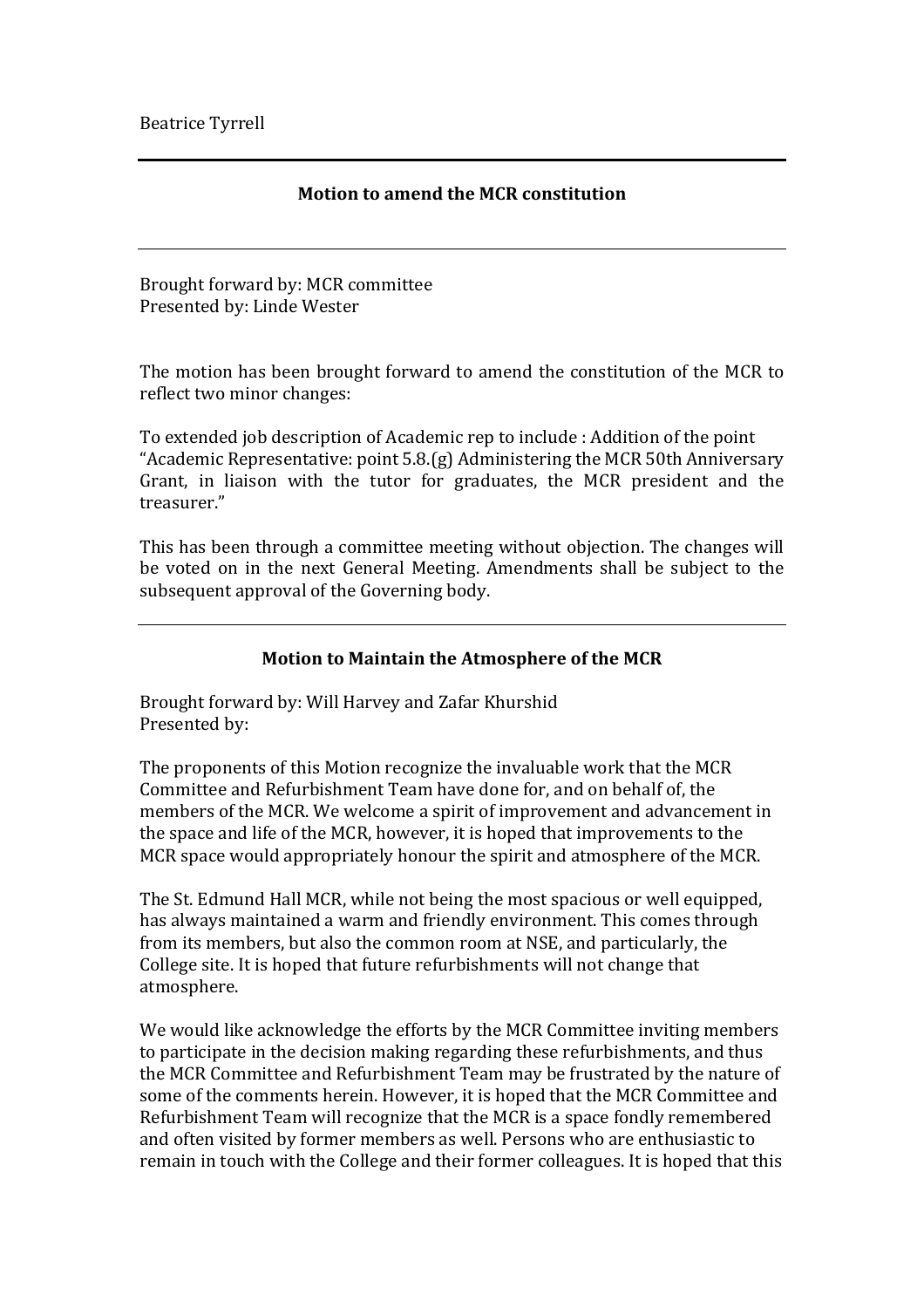MCR, and future incarnations, will thus note the importance of maintaining some continuity in the space of the MCR.

In particular, we are somewhat troubled by the following developments:

- The removal of the pins from the map located in the MCR This act, while seemingly insignificant, seems to send the message that the past generations, even if not many, who left their mark in the MCR by placing their pins have already been forgotten. While it may not be missed by many, the few who have taken notice and those that visit may not be so much in favour of what little they left behind of themselves in the MCR being so summarily disposed of.
- The placement of a large flat screen TV in the MCR as a digital notice board – While this may have seemed like a convenient way to display notices has it not further limited the wall space available in the MCR? To this regard, could the Vice-President please clarify whether this TV will completely obviate the need for a notice board? Or will a soft board still be available for notices?

We understand that many of the changes made are not reversible, or at least not immediately so. Also that for many it may not be desired by the larger body to revert to the prior setup. It is only hoped that future changes will be less disruptive to the atmosphere and sense of community of the MCR space.

Where rectifications can be made, and may be welcomed by members present, it is hoped they will be  $-$  For example, could the MCR contact past members through the College development office (at least for say the past 3 years, which I believe is the duration for which the Map has been the MCR) and attempt to replicate their pins?

Finally, before putting forward the motion the proponents would like to emphasize once again the following:

- This MCR Committee and the Refurbishment Team have worked tirelessly through the summer to provide the MCR will a better space and better utilities. For this they should be and are thanked.
- We applaud the spirit behind each of the measures taken, even where we do not support their execution.
- We thank the MCR for its continued work as our elected representatives and for the time and space to share our concerns here.

The Motion is now put forward thus:

The MCR Committee and Refurbishment Team will make efforts in the future, and advise future MCR Committees also, to take heed of the atmosphere and ambience of the MCR and do their best to maintain the same in the future.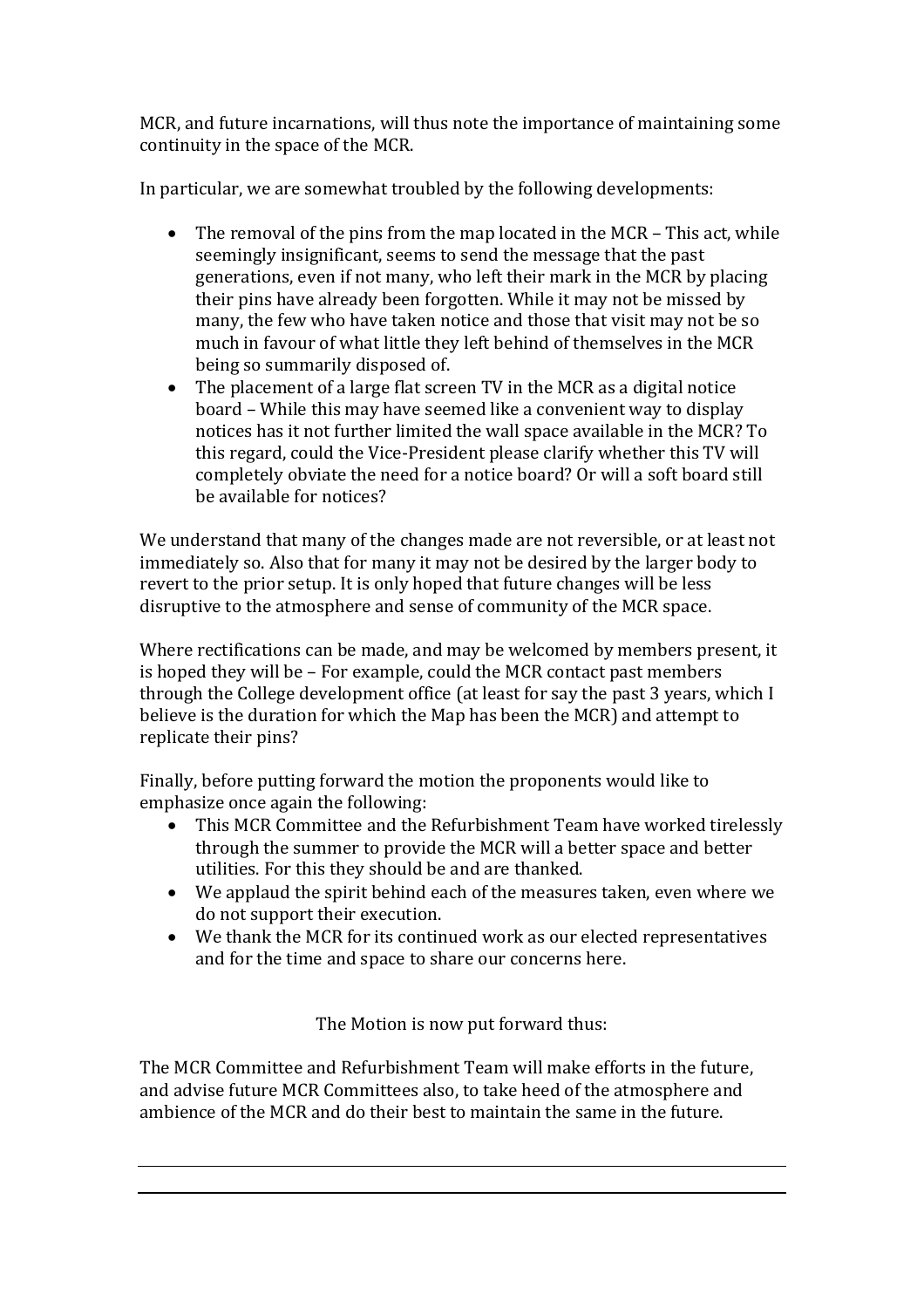# **Motion to purchase a Karaoke Machine for NSE**

Brought forward by: Welfare Team Presented by: In previous years the MCR has purchased a pool table, ping pong table, TV, a wii, and speakers for the NSE Common Room. We think a Karaoke Machine would be a great addition to many MCR events and it will make the NSE common room attractive to a more diverse group of students. In the long term run it also allows welfare to put on karaoke nights without great spendings.

Amazon currently offers a good looking Karaoke Machine for GBP 84.99 with a great lists of songs from singers and bands like ABBA, The Beatles, Katy Perry, Bruno Mars and songs like Wrecking ball, Let it go, Royals and many more. https://www.amazon.co.uk/gp/product/B00GOFCIKU/ref=ox\_sc\_act\_title\_1?ie= UTF8&psc=1&smid=A2VA0SQXAO7QN3

### **Motion to shorten the fireplace bench**

Brought forward by: MCR committee Presented by: Ryan Daniels

As part of the refurbishments to the MCR, the committee would like to try to free up some space in the MCR.

The seating around the fire place in the MCR has been identified as a possible avenue. The bench takes up space during events when there are many people, particularly if people are standing.

We propose to have the bench shortened so that it fits more snuggly against the fireplace. We would like to consider having it split into three separate sections that can be moved around independently.

Failing that (if the college's maintenance team says its not possible), we propose to have the bench replaced with several short, portable cushioned stools which can be moved and stored out of the way during events.

### **OTHER BUSINESS**

**Items for Discussion**

# **A Platform for Academic Writing**

Brought forward by: MCR committee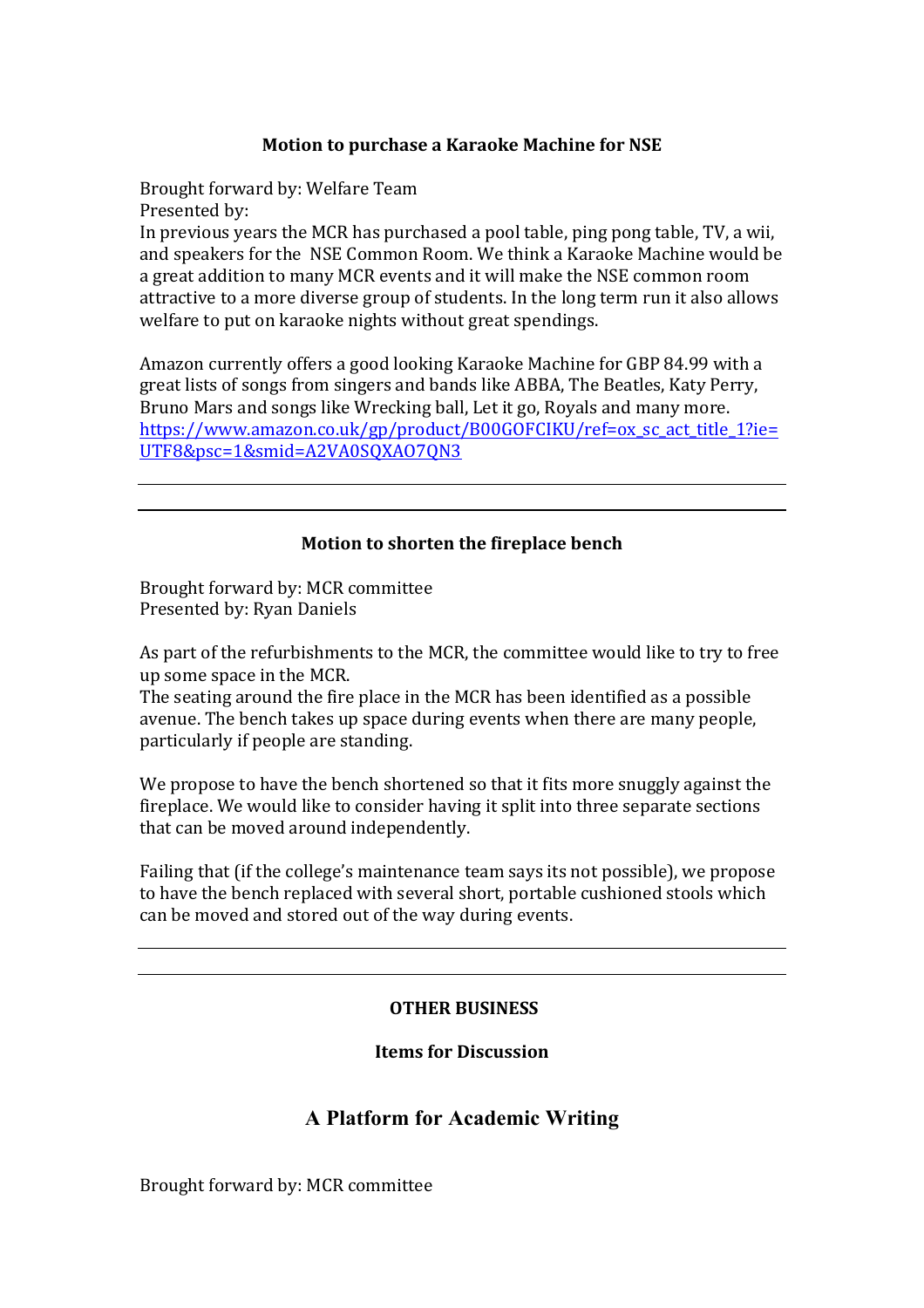# Presented by: Trent Taylor/Tim Donnison

Academic writing may take many forms during the course of one's degree. Writing opportunities range from the presentation of papers and consistent chapter writing in humanities, to abstract and manuscript preparation in science degrees. Most current opportunities only allow for limited writing styles and directed towards a specialist audience.

The ability to write for a non-specialist audience is looked on favourably on by University departments and enables graduate students to develop a wellrounded writing and editing skillset. For example, public writing in the Medical Science Division (MSD) is considered a good avenue for public engagement  $- a$ practice that is encouraged when all MSD students enroll. Current writing opportunities for a non-specialist audience are few and far between. Those that exist are often not easily accessible or promoted to those who wish to write about their research in Lehman's Terms.

# Proposal

- 1. An online platform that enables MCR members to write about their work for a non-specialist audience (word length TBD but approximately 500-1000 words);
- 2. The content may include current or past research taken by a member of the Hall. Entries would aim to answer questions such as: *Why is my* research *important?* What *impact does my research have on the general public?* Or *What does my research contribute to my field?* These may take the form of '*bigger picture'*, proof of principle or conceptual articles.
- 3. An editor or team of editors (depending on demand) to oversee the submission, editing and publishing of the articles. Possibility to meet with the author to ensure accuracy of the article yet retain its accessibility, if necessary.
- 4. A new article is released regularly subject to the number of articles submitted. This can be during term only or out of term-time too;
- 5. The MCR writing platform can be linked to the biennial Research Expo to further promote the academic outlook of the Hall, and to the social media accounts of the college to reach a wider audience, particularly current and potential students.
- 6. The online platform may take the following forms:
	- a. A page on the MCR website;
	- b. A page on the College website;
	- c. An independent website (URL), linked to current MCR/College website;
	- d. A combination of the above.
- 7. Prize
	- **a.** Ticket to extra curricular achievements dinner
	- b. Monetary prize of 500,- pounds
	- c. Notice on the college website, social media and in Teddy Hall Magazine.